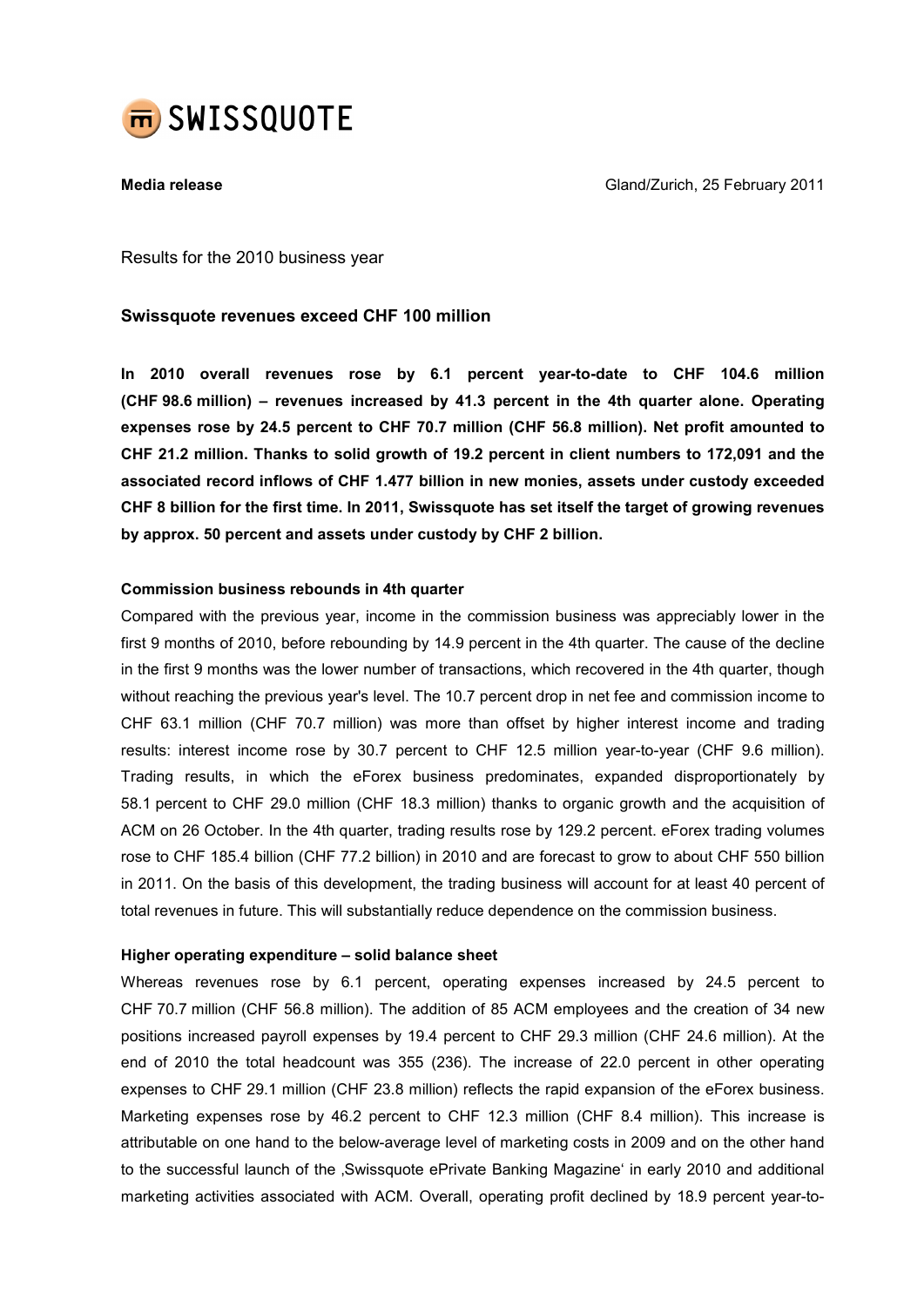

year to 33.9 million (CHF 41.8 million). On account of the one-off costs associated with the acquisition of ACM and Tradejet, net profit fell by 39.5 percent to CHF 21.2 million (CHF 35.0 million). Swissquote had an operating profit margin of 32.4 percent (42.4 percent) and a net profit margin of 20.2 percent (35.5 percent).

In 2010 the balance sheet total increased by 24.0 percent to CHF 2.339 billion (CHF 1.885 billion). Shareholders' equity amounted to CHF 199.0 million (CHF 174.2 million). Even after the ACM acquisition the core capital ratio (tier 1) is still a very solid 19.0 percent.

#### Continued strong growth in accounts and inflows of new monies

As a consequence of the enhanced diversity of its offering, many clients have more than one account. Accordingly, Swissquote has decided to track growth in the number of accounts instead of the number of clients. In 2010, the total number of accounts rose by 19.2 percent year-on-year to 172,091 (144,345). The breakdown is 148,486 trading accounts (+10.3 percent), 14,247 saving accounts (+77.0 percent), 9,020 eForex accounts (+449.0 percent), and 338 ePrivate Banking accounts.

Assets under custody increased by 22.0 percent to CHF 8.030 billion, of which CHF 7.435 billion were held in trading accounts, CHF 437.4 million in saving accounts, CHF 140.2 million in eForex accounts, and CHF 16.9 million in ePrivate Banking accounts.

#### Ambitious growth targets for 2011

With the assumption that the goal of at least 15 transactions per client and year in the commission business is realized again, Swissquote forecasts an increase in total revenues of approx. 50 percent in 2011. Swissquote plans to increase eForex trading volumes to CHF 550 billion. Assuming a continued recovery in the financial markets and inflows of new monies of at least CHF 1.2 billion, total assets under custody should exceed the CHF 10 billion mark.

ePrivate Banking, which enables individual, electronic, fully automated asset management, was launched in fall 2010 and has been well accepted: 400 satisfied investors are already using the new tool. In 2011 further online tools will be made available, for example the ability to allocate bonds and manage investment funds.

With its new subsidiary office in Dubai, Swissquote is in the process of planning growth outside of Switzerland. It hopes to receive a license from the DFSA (Dubai Financial Services Authority) in 2011, which will allow the bank to offer its services in the Middle East and Asia.

#### Distribution of profit to shareholders

The Board of Directors proposes that the Annual General Meeting of Swissquote Group Holding AG on 6 May 2011 distribute an unchanged dividend of CHF 0.60 per share to shareholders.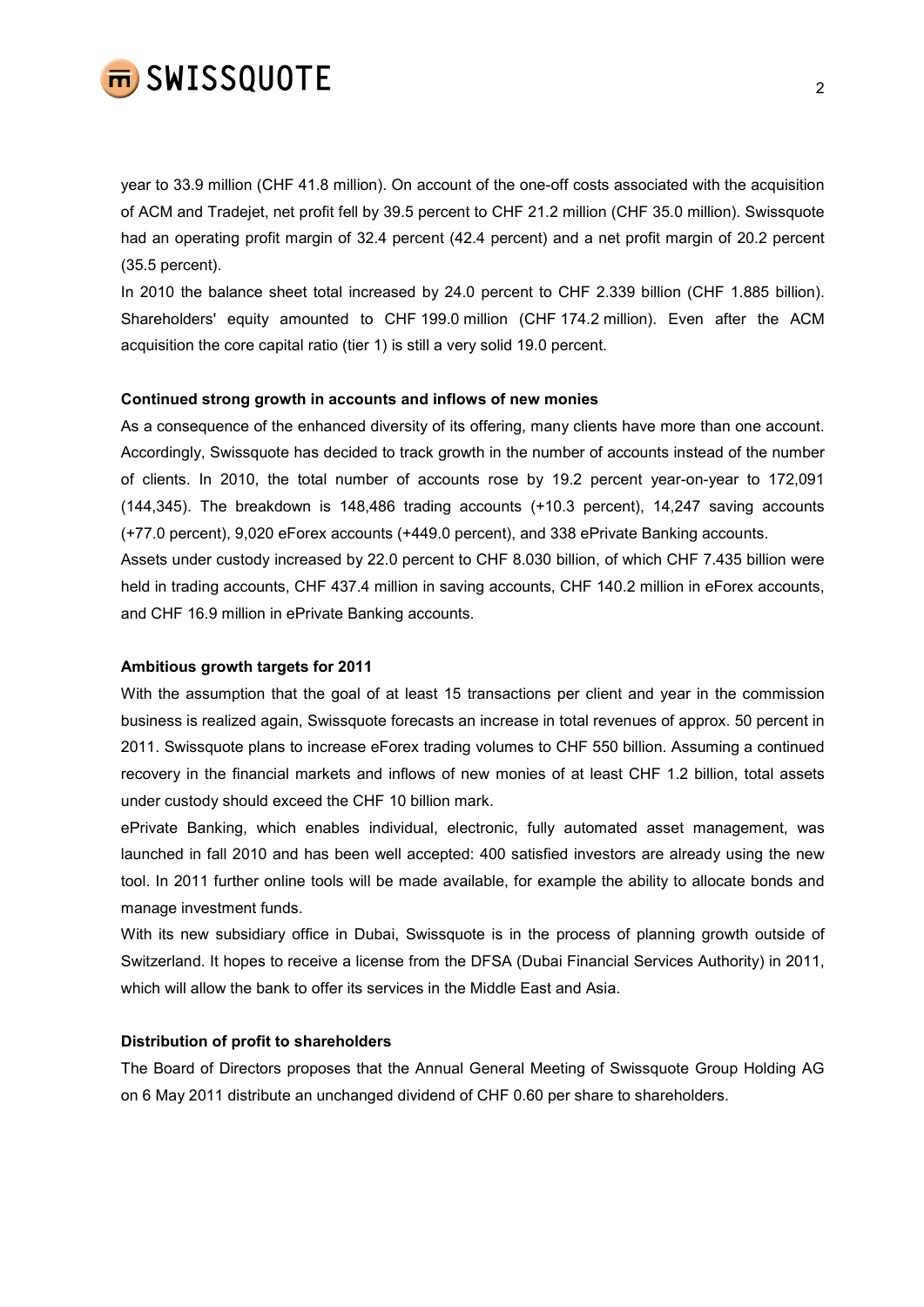

The complete 2010 Financial Report can be found at: http://www.swissquote.ch – THE COMPANY/Investor Relations/Reporting

#### Swissquote - Banking.Self-made.

As a leading provider of online financial services, Swissquote offers innovative solutions and analysis tools to meet the wide range of demands and needs of its clients. As well as various online trading services, the user-friendly platform also provides solutions for eForex, ePrivate Banking and flexible saving accounts. In addition to a low-cost service for private clients, Swissquote also offers specialized services for independent asset managers and corporate clients. Swissquote is quoted on the SIX Swiss Exchange (SQN) and holds a banking license. The company is subject to supervision by the Swiss Federal Financial Market Supervisory Authority (FINMA) and is a member of the Swiss Bankers Association.

### For further information

Marc Bürki, CEO Swissquote Bank AG Chemin de la Crétaux 33, CH-1196 Gland ¦ Schützengasse 22/24, CH-8001 Zurich Tel. +41 22 999 98 50, fax +41 22 999 94 54, mobile +41 79 413 41 45 marc.burki@swissquote.ch

Nadja Keller, Assistant to CEO Tel. +41 44 825 88 01 nadja.keller@swissquote.ch

### Agenda 2011

| 05.05.2011 | Figures for the 1st quarter of 2011                                                 |
|------------|-------------------------------------------------------------------------------------|
| 06.05.2011 | Annual General Meeting in Zurich                                                    |
| 29.07.2011 | Figures for the 1st half of 2011 (presentation at the SIX Swiss Exchange in Zurich) |
| 04.11.2011 | Figures for the first 9 months (conference call)                                    |